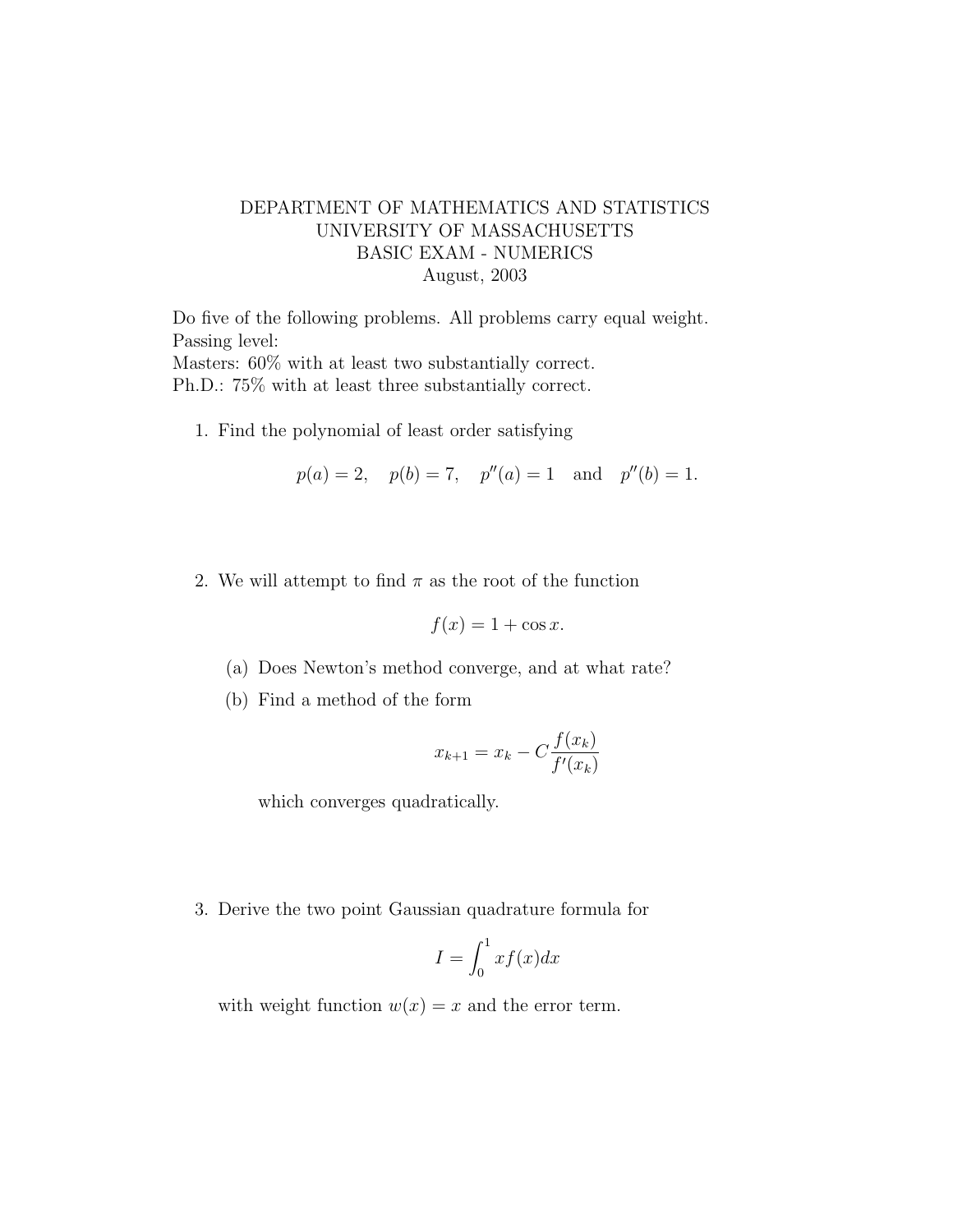4. We will investigate the stability of the midpoint scheme for solving the differential equation  $\frac{dy}{dx} = f(x, y)$ ,

$$
y_{i+1} = y_{i-1} + 2h f(x_i, y_i).
$$

Suppose that  $f(x, y) = \lambda y$ , so we're solving the equation

$$
\frac{dy}{dx} = y, \text{ and take } y(0) = 1.
$$

- (a) Write down the exact solution to the differential equation, and the midpoint scheme for approximating this solution.
- (b) Solve the difference equation, and determine whether or not the scheme is stable.
- 5. For the trapezoidal rule(denoted by  $I_n^T$ ) for evaluating

$$
I = \int_{a}^{b} f(x) dx,
$$

we have the asymptotic error formula

$$
I - I_n^T = -\frac{h^2}{12} [f'(b) - f'(a)] + O(h^4)
$$

and for the midpoint formula  $I_n^M$ , we have

$$
I - I_n^M = \frac{h^2}{24} [f'(b) - f'(a)] + O(h^4)
$$

provided f is sufficiently differentiable on  $[a, b]$ . Using these results, obtain a new numerical integration formula  $\bar{I}_n$  combining  $I_n^T$  and  $I_n^M$ , with a higher order of converegence. Write out the coefficients to the new formula  $I_n$ .

6. Let

$$
H = \left(\begin{array}{rrr} 1 & 1/2 & 1/3 \\ 1/2 & 1/3 & 1/4 \\ 1/3 & 1/4 & 1/5 \end{array}\right)
$$